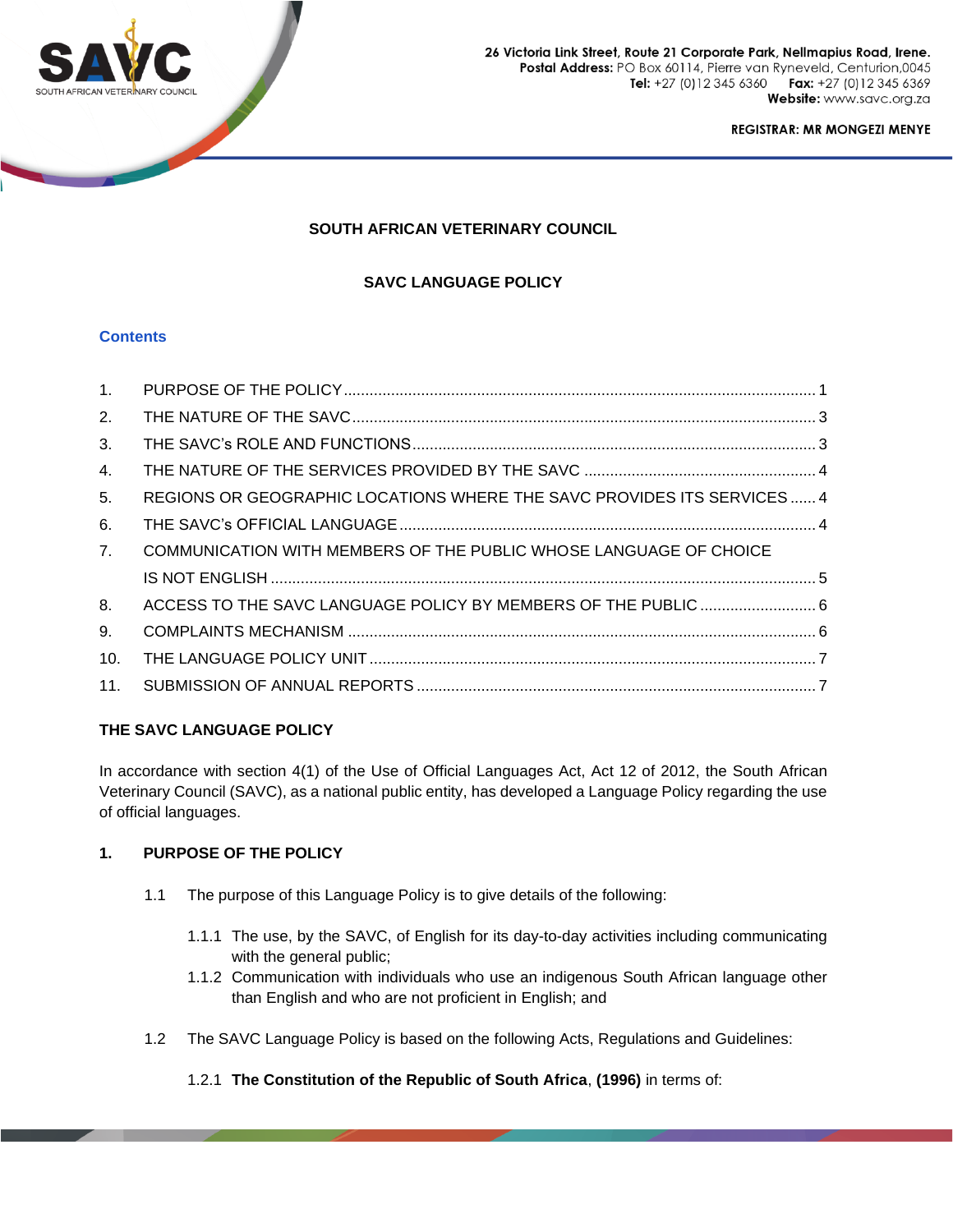

- Section 6(i) which affords official status to 11 languages and South African Sign Language;
- Section 6(3) which states that, "*The national government and provincial government may use any particular language for purposes of government taking into account usage, practicality, expense and regional circumstances and the needs and preferences of the population as a whole or in the province"; and*
- Section 30 which states that "*Everyone has the right to use the language and participate in the cultural life of their choice*".
- 1.2.2 **The National Language Policy Framework (2003)** which states that, *"a publication policy of multilingualism (i.e. the function, the audience and the message) should be followed in those cases that do not require publication in all 11 official languages. However, where the effective and stable operation of government at any level requires comprehensive communication of information, it must be published in all 11 official languages".*
- 1.2.3 **The Pan South African Language Board Act, Act 59 or 1995**.
- 1.2.4 **The Promotion of Access to Information Act, Act 2 of 2000**.
- 1.2.5 **The Batho Pele principles** as contained in the government white paper on "*Transforming Public Service Delivery"* (1997).
- 1.2.6 **Use of Official Languages Act, 2012 (Act No.12 of 2012) and Regulations.**
- 1.2.7 **The Veterinary and Para-Veterinary Professions Act, Act 19 of 1982.**
- 1.3 The SAVC has taken a decision to use English as the language of business and operations and to use English, Afrikaans and isiZulu for oral communications with the public. The decision taken is mindful of the following objectives and principles of the South African government, namely the need to:
	- 1.3.1 Promote multilingualism amongst the South African public;
	- 1.3.2 Support and grant equal access to information and services to all South Africans regardless of language, race religion, sexual orientation or creed;
	- 1.3.3 Eradicate the marginalisation of indigenous South African languages;
	- 1.3.4 Foster respect for and respect for language rights; and
	- 1.3.5 Use language that is accessible to all.
- 1.4 English has been chosen as the language for daily operations at the SAVC for the following reasons:
	- 1.4.1 The need to have a standardised format and terminology for dealing with members of the professions and the public and so avoid confusion and misunderstanding on the part of the professions and the general public;
	- 1.4.2 English is used by the Ministry of Agriculture, Forestry and Fisheries in official communications, as do all government departments;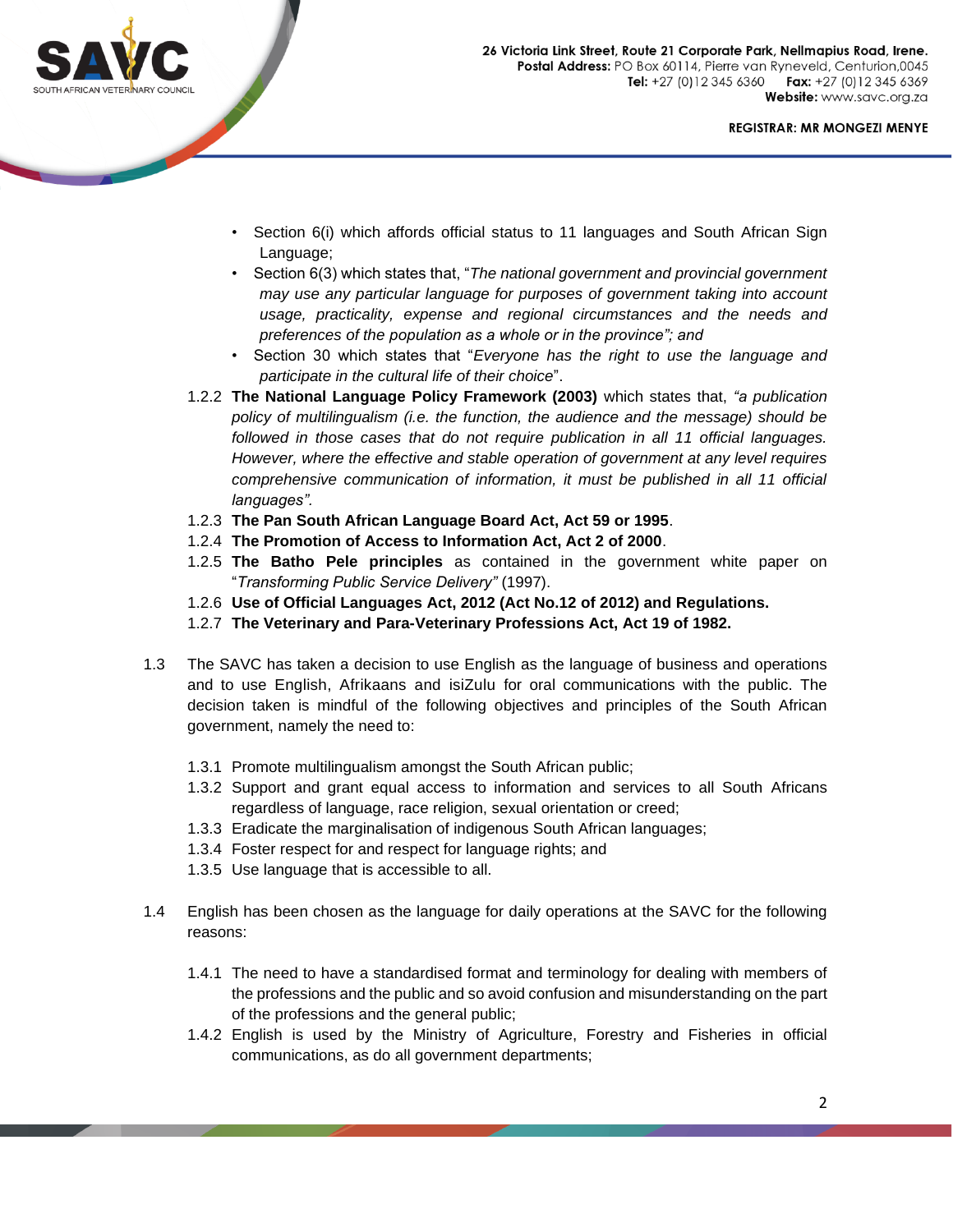

- 1.4.3 The SAVC and its information system contain information in English that is accessed by interested parties around the world; and
- 1.4.4 Resource constraints. Reproducing the work of the SAVC in other languages in addition to English, for example the minutes and proceedings of meetings, publications, website, policies and certificates and annual report in other languages would require additional human and financial resources, as well as time.
- 1.5 Where required, information on the SAVC will be translated into other official languages.
- 1.6 The SAVC has an information manual which is available in three official South African languages on the SAVC website which gives details of the services it offers.
- 1.7 The rights of indigenous South African language speakers are safeguarded as is their right to access information as the SAVC handles client queries, both oral and written, in the preferred language of the client, if required.

## **2. THE NATURE OF THE SAVC**

- 2.1 The SAVC is a juristic person established by virtue of section 2 of the Act.
- 2.2 The SAVC advises the Minister of Agriculture, Forestry and Fisheries (the Minister) in relation to any matter affecting a veterinary profession or a para-veterinary profession and submits a report on its activities to the Minister within six months after the close of its financial year, which report must be tabled in Parliament.
- 2.3 Section 3 of t**he Veterinary and Para-Veterinary Professions Act, Act 19 of 1982,** provides as follows regarding the SAVC's objects:

*"The objects of the council shall be to —*

- *(a) regulate the practising of the veterinary professions and para-veterinary professions and the registration of persons practising such professions;*
- *(b) determine the minimum standards of tuition and training required for degrees, diplomas and certificates entitling the holders thereof to be registered to practise the veterinary professions and para-veterinary professions;*
- *(c) exercise effective control over the professional conduct of persons practising the veterinary professions and para-veterinary professions;*
- *(d) determine the standards of professional conduct of persons practising the veterinary professions and para-veterinary professions;*
- *(e) encourage and promote efficiency in and responsibility with regard to the practice of the veterinary professions and para-veterinary professions;*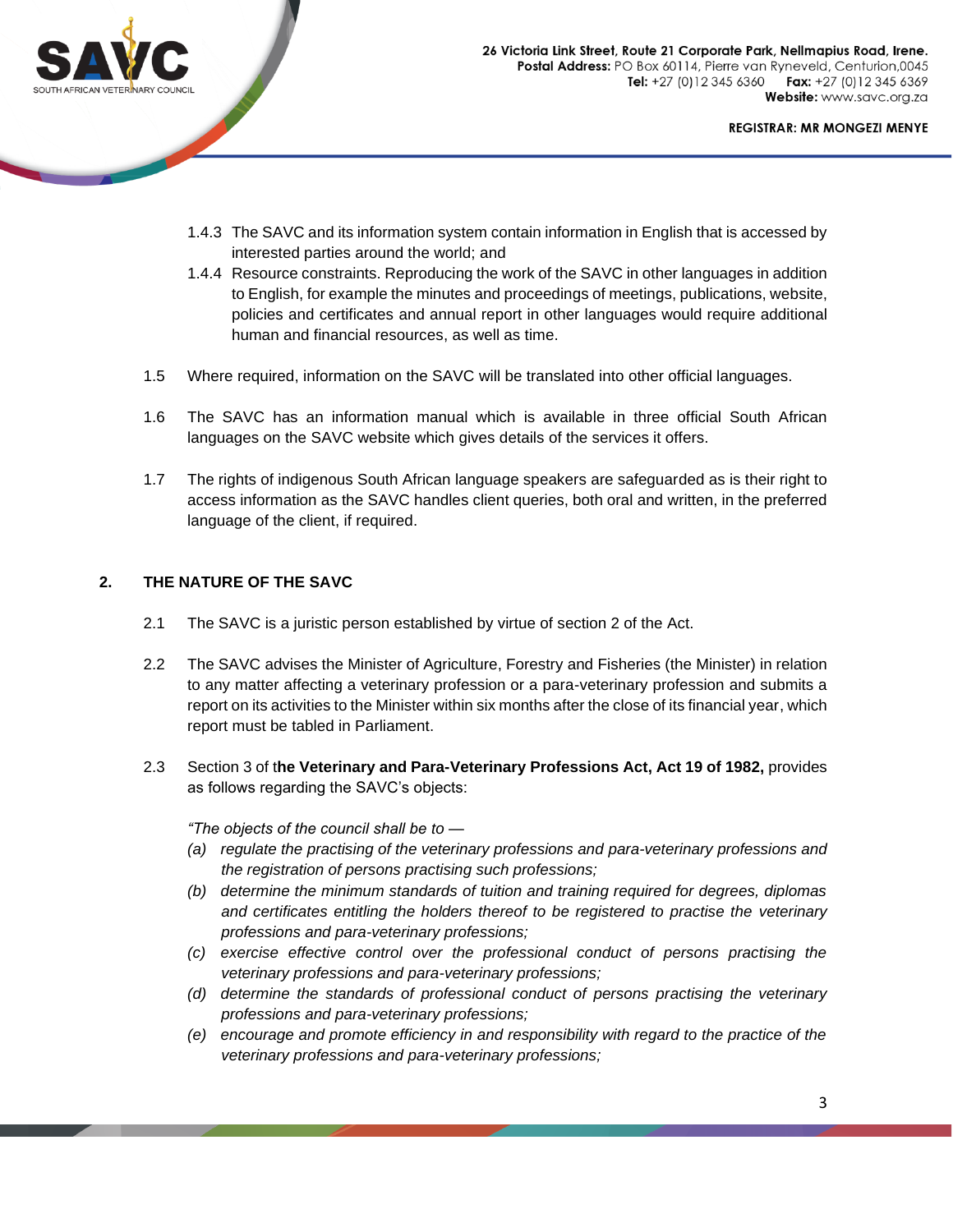

- *(f) protect the interests of the veterinary professions and para-veterinary professions and to deal with any matter relating to such interests;*
- *(g) maintain and enhance the prestige, status and dignity of the veterinary professions and para-veterinary professions and the integrity of persons practising such professions;*
- *(h) advise the Minister in relation to any matter affecting a veterinary profession or a paraveterinary profession."*

## **3. THE SAVC's ROLE AND FUNCTIONS**

In addition to achieving its objectives, the SAVC is responsible for the following:

- 3.1 Keeping registers in respect of all persons whose applications for registration in terms of this Act to practise veterinary professions of para-veterinary professions have been approved by the Council.
- 3.2 Evaluating the degrees, diplomas and certificates, granted after examination by a university or other educational institution, which shall entitle the holders thereof to registration in terms of this Act to practice veterinary professions or para-veterinary professions and make recommendations to the Minister may to prescribe those qualifications for automatic registration in terms of section 25.
- 3.3 Ensuring that no person practise a veterinary profession or a para-veterinary profession in any manner whatsoever unless he or she is registered or deemed to be registered in terms of the Act to practise the profession concerned.
- 3.4 Regulate the veterinary and para-veterinary professions by:
	- 3.4.1 Setting and maintaining the minimum standards for the practising of the veterinary and para-veterinary professions;
	- 3.4.2 Inspection of veterinary facilities to ensure compliance with minimum standards for facilities;
	- 3.4.3 Making rules for the veterinary and para-veterinary professions regarding ethical conduct;
	- 3.4.4 Investigating complaints in respect of unprofessional conduct and conducting inquiries where indicated;
	- 3.4.5 Setting and conducting an annual Council examination for the veterinary and paraveterinary professions for persons who do not qualify for automatic registration in terms of section 25 of the Act; and setting standards for specialisation.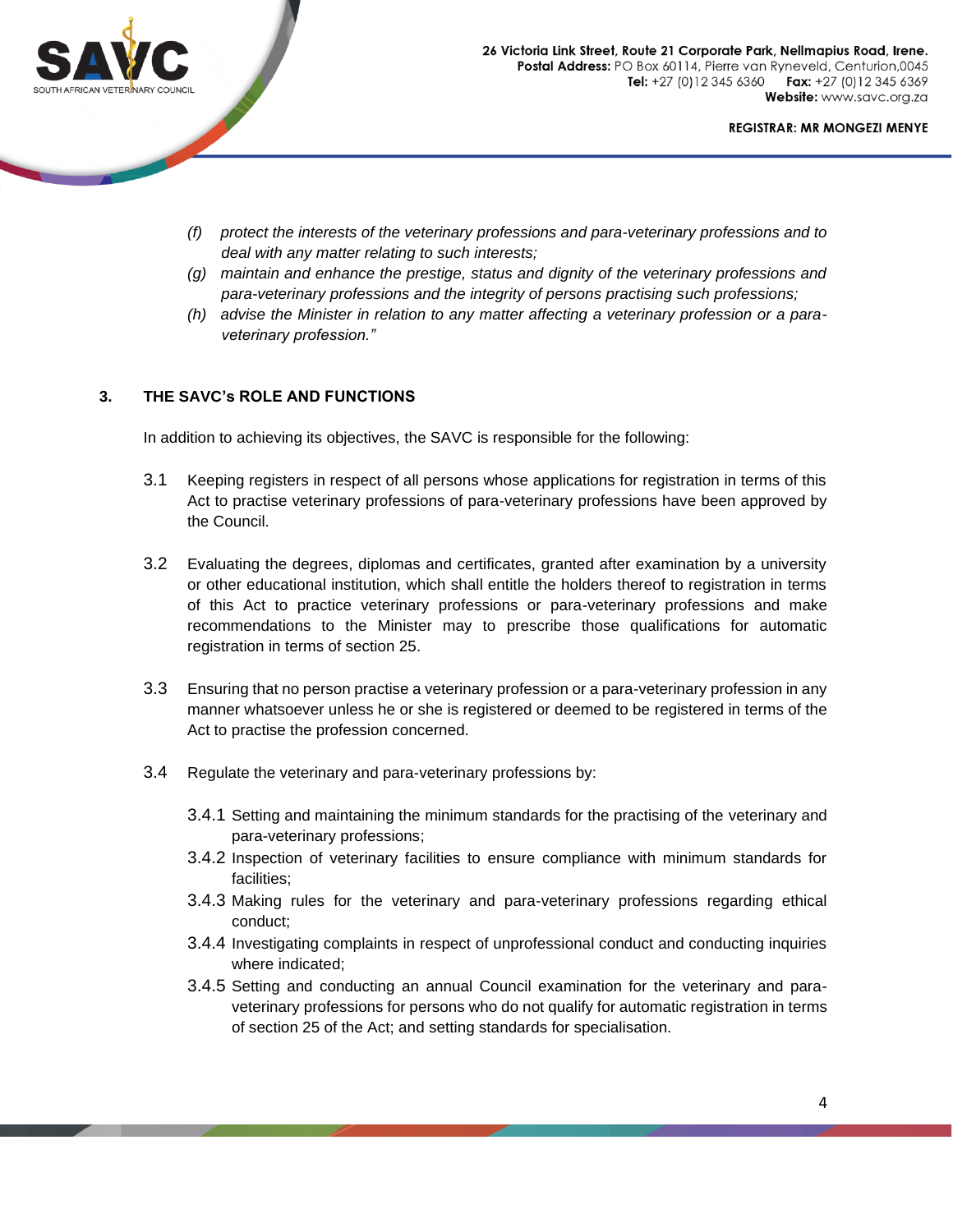

26 Victoria Link Street, Route 21 Corporate Park, Nellmapius Road, Irene. Postal Address: PO Box 60114, Pierre van Ryneveld, Centurion,0045 Tel: +27 (0) 12 345 6360 Fax: +27 (0) 12 345 6369 Website: www.savc.org.za

**REGISTRAR: MR MONGEZI MENYE** 

# **4. THE NATURE OF THE SERVICES PROVIDED BY THE SAVC**

The SAVC provides support and information to veterinary and para-veterinary professions and the general public regarding registration requirements, minimum standards of practise, training, education, specialisation, ethical requirements, liaison with international veterinary regulatory bodies regarding standards of training and education.

## **5. REGIONS OR GEOGRAPHIC LOCATIONS WHERE THE SAVC PROVIDES ITS SERVICES**

The SAVC is situated in Pretoria, but as required, provides its services across the country and internationally. Services are provided and queries answered either face-to-face at the SAVC or by use of telephone, fax, e-mail and writing to members of the professions and the public who are unable to visit the SAVC personally.

## **6. THE SAVC's OFFICIAL LANGUAGE**

The SAVC uses English as its medium of communication for all its day-to-day operations and three languages, namely English, Afrikaans and isiZulu for oral communications. The SAVC's business activities in English include:

- All meetings, workshops and conferences both within the SAVC and for the general public;
- Agenda documents for meetings and minutes and records of meetings;
- Publications, e.g. policies, criteria and guideline documents and research findings;
- The SAVC Annual Report;
- Information on the SAVC website;
- Communication with the Minister of Agriculture, Forestry and Fisheries;
- Communication with other government departments;
- Completion of official forms;
- Advertisements of the SAVC vacancies in the media;
- Notices in the government gazette;
- Registration certificates, letters of good standing, contracts;
- Inquiries into unprofessional conduct, suspension hearings and appeals; and
- Official signage in the SAVC building identifying facilities and services.

## **7. COMMUNICATION WITH MEMBERS OF THE PUBLIC WHO'S LANGUAGE OF CHOICE IS NOT ENGLISH**

The SAVC communicates with members of the public whose language of choice is not English, as follows: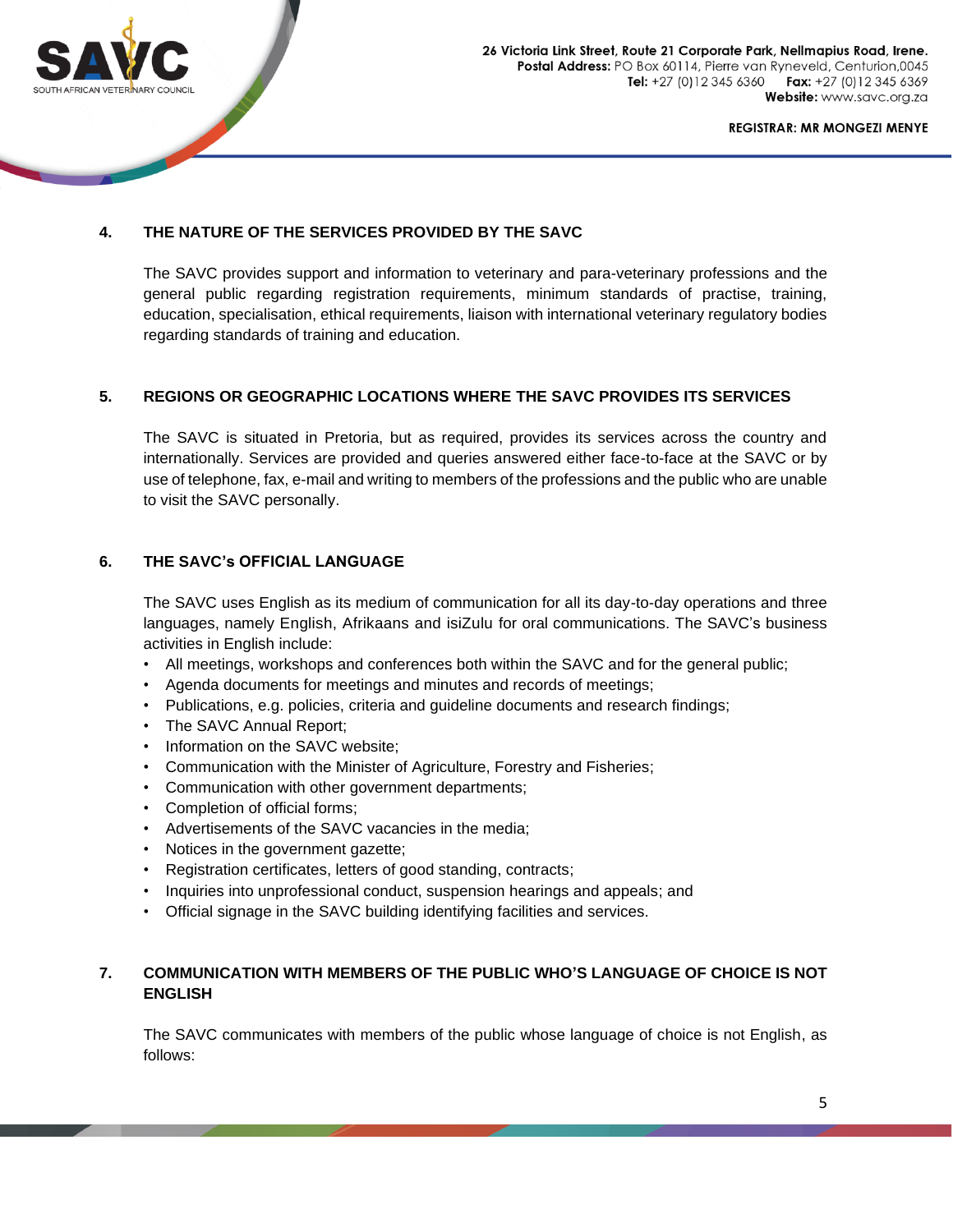

7.3.1 Written queries (faxes, letters and e-mails) in a language other than English are referred to a staff member who is proficient in the language used and, will compile a response. If that staff member is unable to answer the query, then assistance is provided to prepare an appropriate response which is then translated into the language of the query.

Written requests in a language other than English for certificates, and others are dealt with as in point 7.1 above.

Certificates, letters and statements are issued in English as that is the language used by most education and training institutions, business, the public service and government departments.

7.3.2 Verbal requests (telephonic and from walk-in clients) in a language other than English are referred to a staff member proficient in the language of the client.

When there is no staff member at the SAVC proficient in the client's language to act as an interpreter, the client is requested to return to the SAVC at an appointed time (within 10 working days) for a meeting with an interpreter. The SAVC arranges for an appropriate interpreter to be present.

- 7.3.3 Should a client with a hearing impairment approach the SAVC with a query and there is no SAVC staff member proficient in sign language, the client is requested to:
	- 7.3.1 Submit the query in writing with the answer provided in writing while the client is present; or
	- 7.3.2 Bring his/her own sign-language interpreter for a meeting at an arranged time; or
	- 7.3.3 The SAVC will secure the services of a sign-language interpreter for a meeting at a predetermined time.

**The follow-up meetings in all cases will be scheduled within 10 working days of the client approaching the SAVC with the query.**

## **8. ACCESS TO THE SAVC LANGUAGE POLICY BY MEMBERS OF THE PUBLIC**

- 8.1 The SAVC Language Policy will be available in English, Afrikaans and isiZulu on the SAVC website and in hard copy format.
- 8.2 Requests for a hard copy of the Language Policy may be made to the SAVC in writing, telephonically or in person. Copies of the Policy can either be handed to clients or sent to them.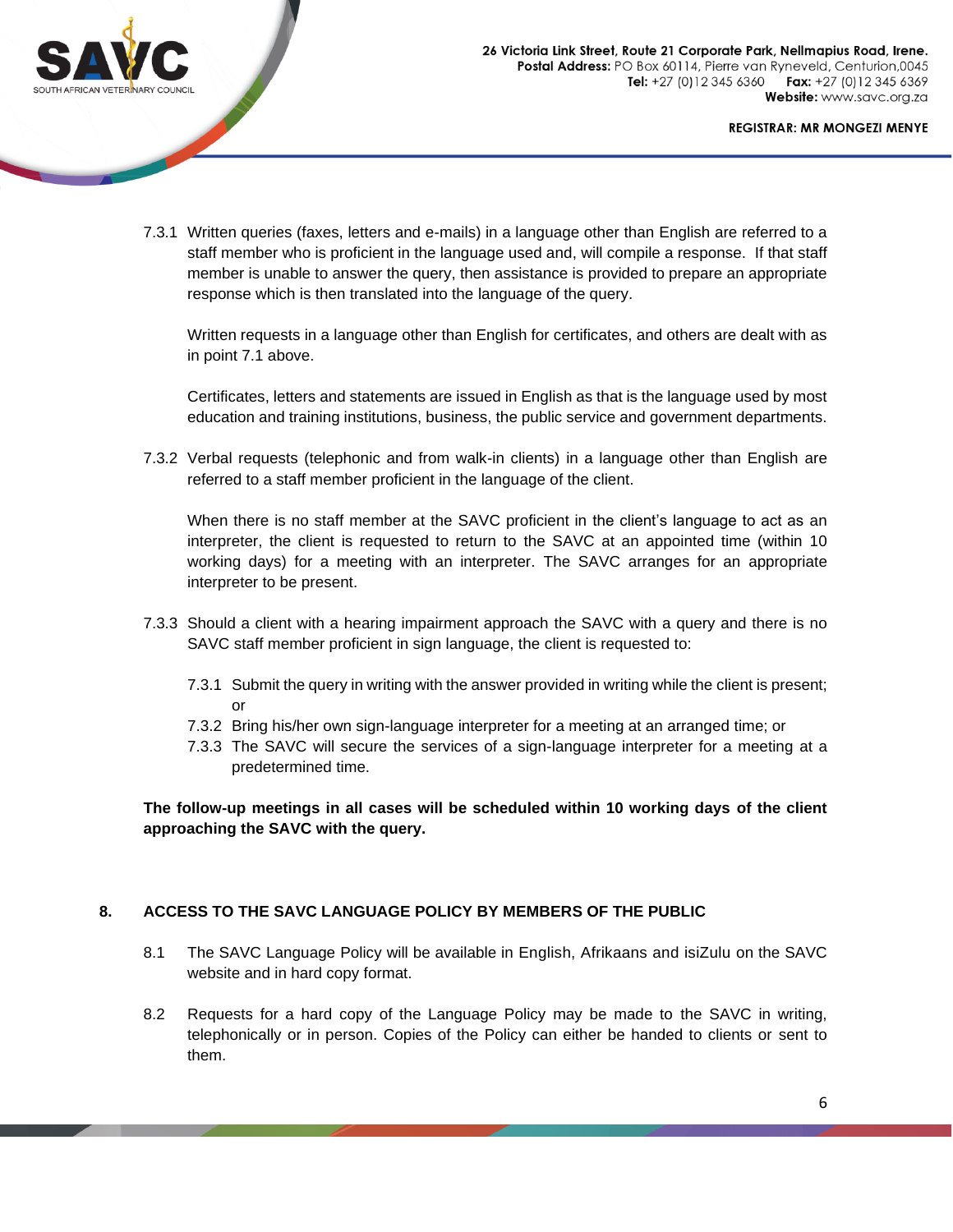

- 8.3 People making telephonic requests will in the first instance be referred to the SAVC website but, can be provided with a hard copy on request.
- 8.4 The SAVC documents will not be available in Braille, due to the high cost of production and as no requests for Braille versions of documents were made in the past**.**

## **9. COMPLAINTS MECHANISM**

- 9.1 Any person (either a SAVC staff member or a member of the public) who is dissatisfied with the SAVC's use of official languages may lodge a complaint. The complaint must be in writing. The name, address and contact details of the complainant, and full details of the complaint must be provided. Such a complaint must be:
	- Addressed to the Registrar of the SAVC;
	- Either delivered by hand to the SAVC, or sent by e-mail to the Registrar of the SAVC or sent by registered post to the SAVC's postal address; and
	- Lodged within 3 months of the complaint arising.
- 9.2 The Registrar of the SAVC will acknowledge receipt of the complaint within seventy-two (72) hours of receipt of the complaint.
- 9.3 The Registrar of the SAVC may request the complainant to:
	- Supply more information to aid the investigation into the complaint; and
	- Arrange a meeting to conduct a verbal enquiry into the complaint.
- 9.4 The Registrar of the SAVC must, within three (3) months of receipt of the complaint:
	- Consider the complaint, conduct the necessary investigation and make a decision on the complaint; and
	- Inform the complainant in writing of the decision.

#### **Contact details of the SAVC office**

Physical Address: The SAVC, 21 Victoria Link Street, Route 21 Corporate Office Park, Nellmapius Drive, Irene x72, Pretoria. Postal Address: PO Box 60114, PIERRE VAN RYNEVELD, 0045. Telephone: (012) 345-6360 Fax: (012) 345-6369 E-mail address: savc@savc.org.za Website: [http://www.savc.org.za](http://www.saqa.org.za/)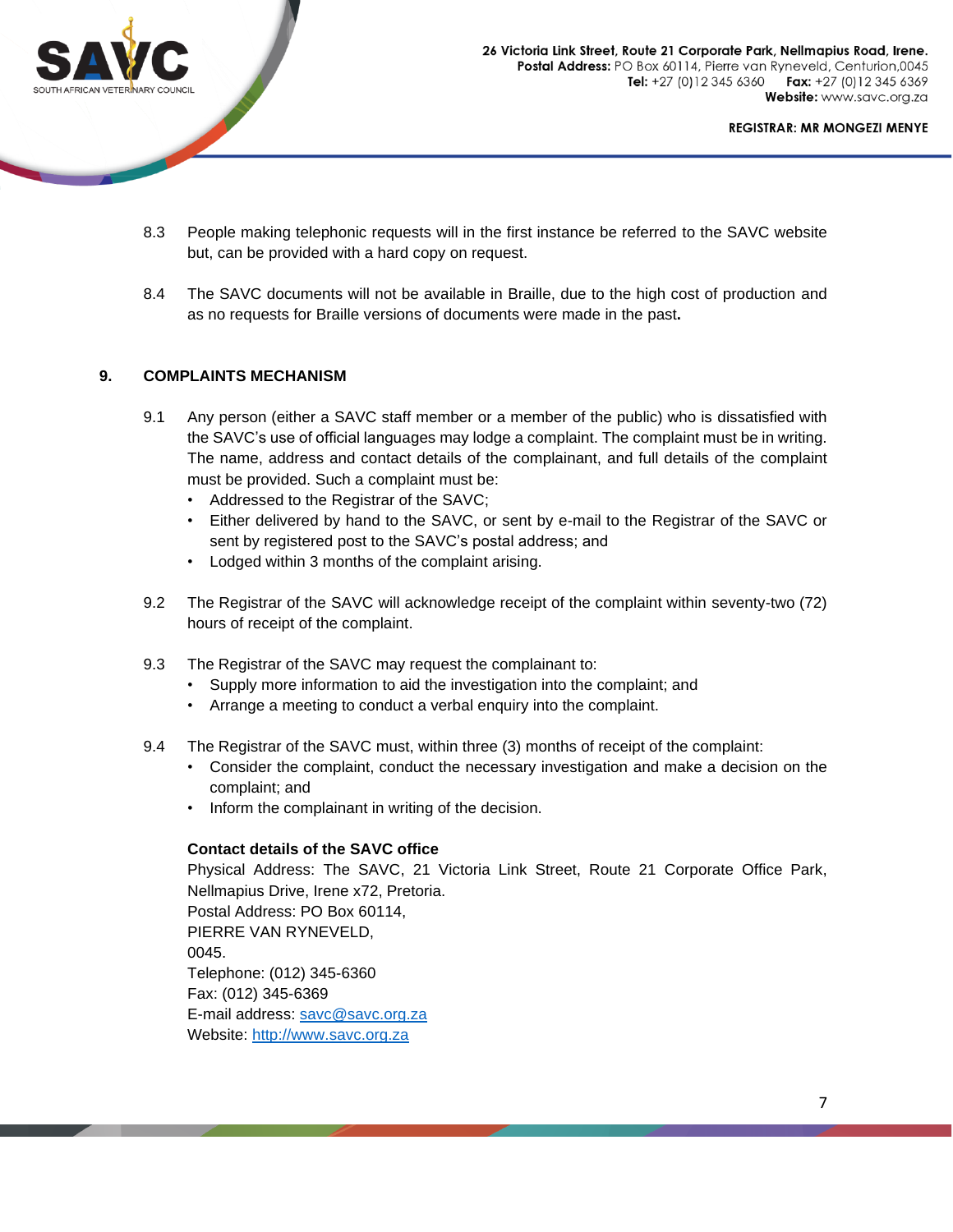

- 9.5 A complainant not satisfied with the decision of the Registrar of the SAVC may lodge an appeal with the ad hoc Appeal Committee.
- 9.6 The appeal must be in writing. The name, address and contact details of the appellant and the full details of the appeal must be provided. Such an appeal must be:
	- Addressed to the Registrar;
	- Either delivered by hand to the Registrar or sent by registered post to the postal address of the SAVC; and
	- Lodged within one (1) month of the Registrar of the SAVC's decision being received by the complainant.
- 9.7 The ad hoc Appeals Committee, in accordance with the Regulations must:
	- Consider the appeal and make a decision; and,
	- Inform the appellant in writing of the decision.

#### **10. THE LANGUAGE POLICY UNIT**

The SAVC established a Language Policy Unit.

#### **11. SUBMISSION OF ANNUAL REPORTS**

The SAVC will on an annual basis, and within 3 months of the end of its financial year, submit a report to the Minister of Arts and Culture and to the Pan South African Language Board. The report will include details on:

- 11.1 The implementation of the SAVC's Language Policy;
- 11.2 Any complaints received regarding the SAVC's use of official languages and the manner in which these complaints were addressed; and
- 11.3 Any other matter that the Minister may prescribe.

## **Adoption approved by Council Resolution on 25 October 2017.**